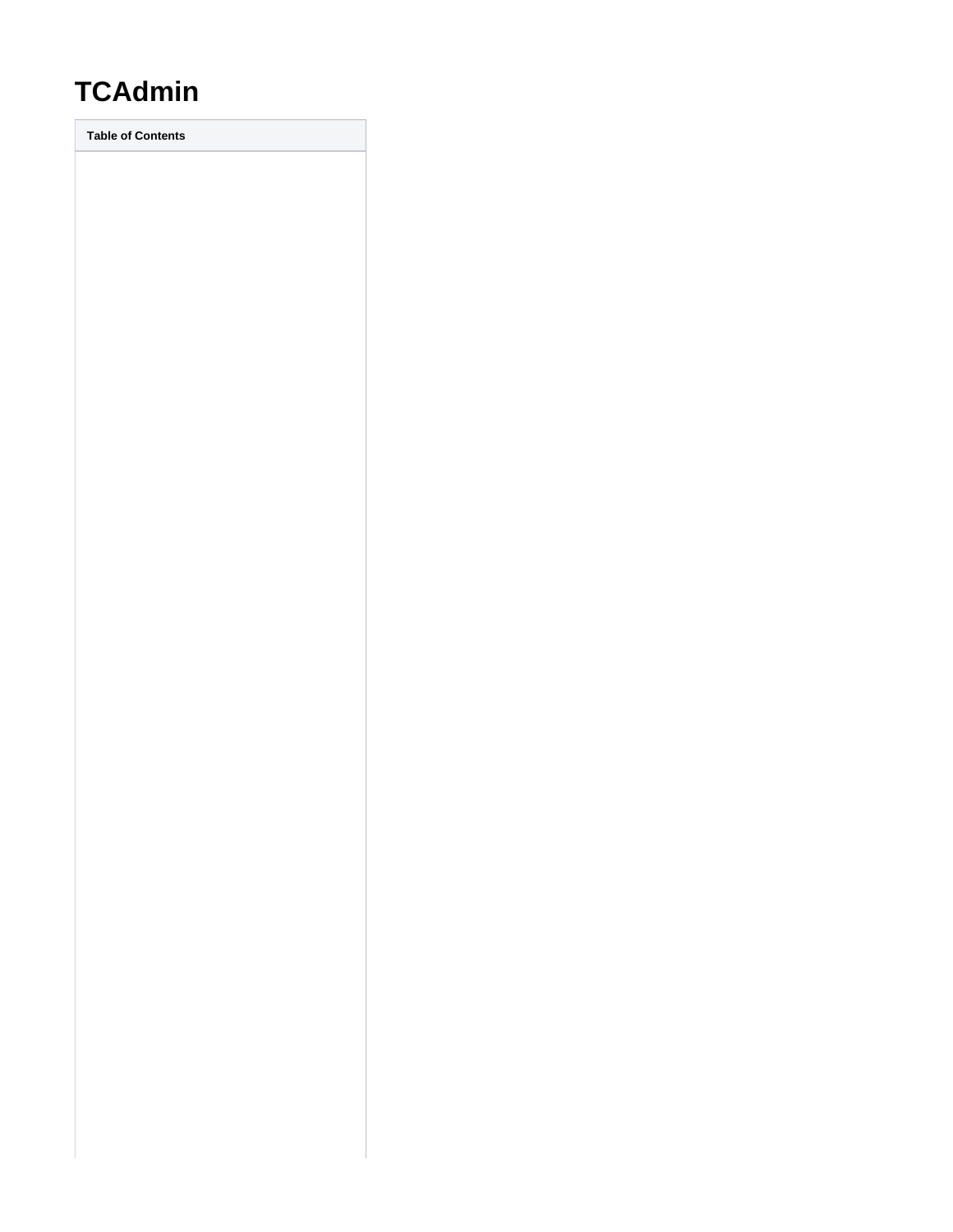- 1 [Supported Features](#page-3-0)
- 2 [Installing TCAdmin](#page-3-1)
- 3 [Configurable Options Overview](#page-3-2)
- 4 [Creating Configurable Options](#page-5-0)
	- 4.1 [Creating an Option Group](#page-5-1)
	- 4.2 [Creating a Configurable Option](#page-5-2)
	- 4.3 [Sample Configurable Options](#page-6-0)
- 5 [Creating Packages](#page-9-0)
	- 5.1 [Basic](#page-9-1)
	- 5.2 [Module Options](#page-10-0)
	- 5.3 [Pricing](#page-10-1)
	- 5.4 [Welcome Email](#page-11-0)
	- 5.5 [Group Membership](#page-16-0)
- 6 [Final Steps](#page-16-1)
- 7 [Errors](#page-16-2)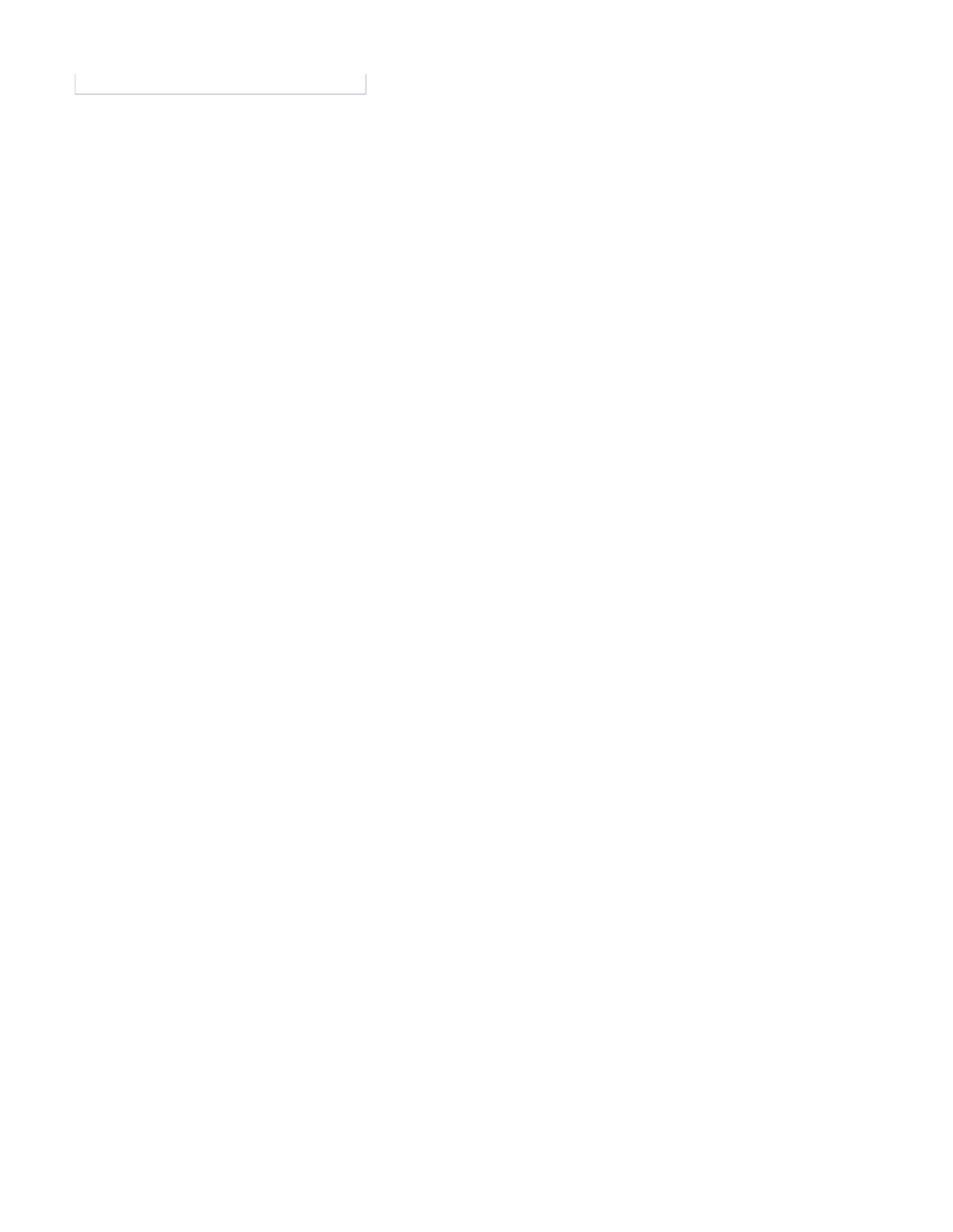# <span id="page-3-0"></span>**Supported Features**

| Create     | Cancel     | Suspend    | Unsuspend  | <b>Management</b> | <b>Config Options</b> |  |
|------------|------------|------------|------------|-------------------|-----------------------|--|
| <b>YES</b> | <b>YES</b> | <b>YES</b> | <b>YES</b> | <b>NO</b>         | <b>YES</b>            |  |

# <span id="page-3-1"></span>**Installing TCAdmin**

- 1. Visit [Settings] > [Company] > [Modules] > Available.
- 2. Click the "Install" button within the TCAdmin module listing.

| <b>TCADMIN</b> Teadmin (ver 1.0.0)<br>The Game Hosting Control Parel Author: Phillips Data, Inc. |  |
|--------------------------------------------------------------------------------------------------|--|
|--------------------------------------------------------------------------------------------------|--|

A message will be displayed, indicating that the module was successfully installed. Then click the "Add Account" button.

| The module was successfully installed.<br>$\overline{\phantom{a}}$ |                  | $\boldsymbol{\times}$ |
|--------------------------------------------------------------------|------------------|-----------------------|
| <b>Manage Tcadmin</b>                                              |                  |                       |
|                                                                    | Add Server Group | <b>Add Server</b>     |
| Servers                                                            |                  |                       |
| There are no servers.                                              |                  |                       |
| <b>Server Groups</b>                                               |                  |                       |
| There are no server groups.                                        |                  |                       |

#### Enter your TCAdmin details.

| <b>Add Tcadmin Server</b>                          |                   |
|----------------------------------------------------|-------------------|
| <b>Basic Settings</b>                              |                   |
| Server Label                                       |                   |
| tcadmin.blesta.com                                 |                   |
| Hostname                                           |                   |
| tcadmin.blesta.com                                 |                   |
| <b>User Name</b>                                   |                   |
| admin                                              |                   |
| Port                                               |                   |
| 8880                                               |                   |
| □ Use SSL when connecting to the API (recommended) |                   |
| Password                                           |                   |
|                                                    |                   |
|                                                    |                   |
|                                                    | <b>Add Server</b> |

<span id="page-3-2"></span>

| <b>Field Name</b>                                | <b>Description</b>                                                        |
|--------------------------------------------------|---------------------------------------------------------------------------|
| Server Label                                     | Enter the label for this server, it can be a friendly name.               |
| Hostname                                         | Enter the Hostname to your TCAdmin server, e.g. tcadmin.yourdomain.com    |
| User Name                                        | Enter the Username to your TCAdmin server, e.g. admin                     |
| Port                                             | Enter the Port to your TCAdmin server, e.g. 8880                          |
| Use SSL when connecting to the API (recommended) | Check this option if using SSL. By default SSL is not enabled in TCAdmin. |
| Password                                         | Enter the Password to your TCAdmin server.                                |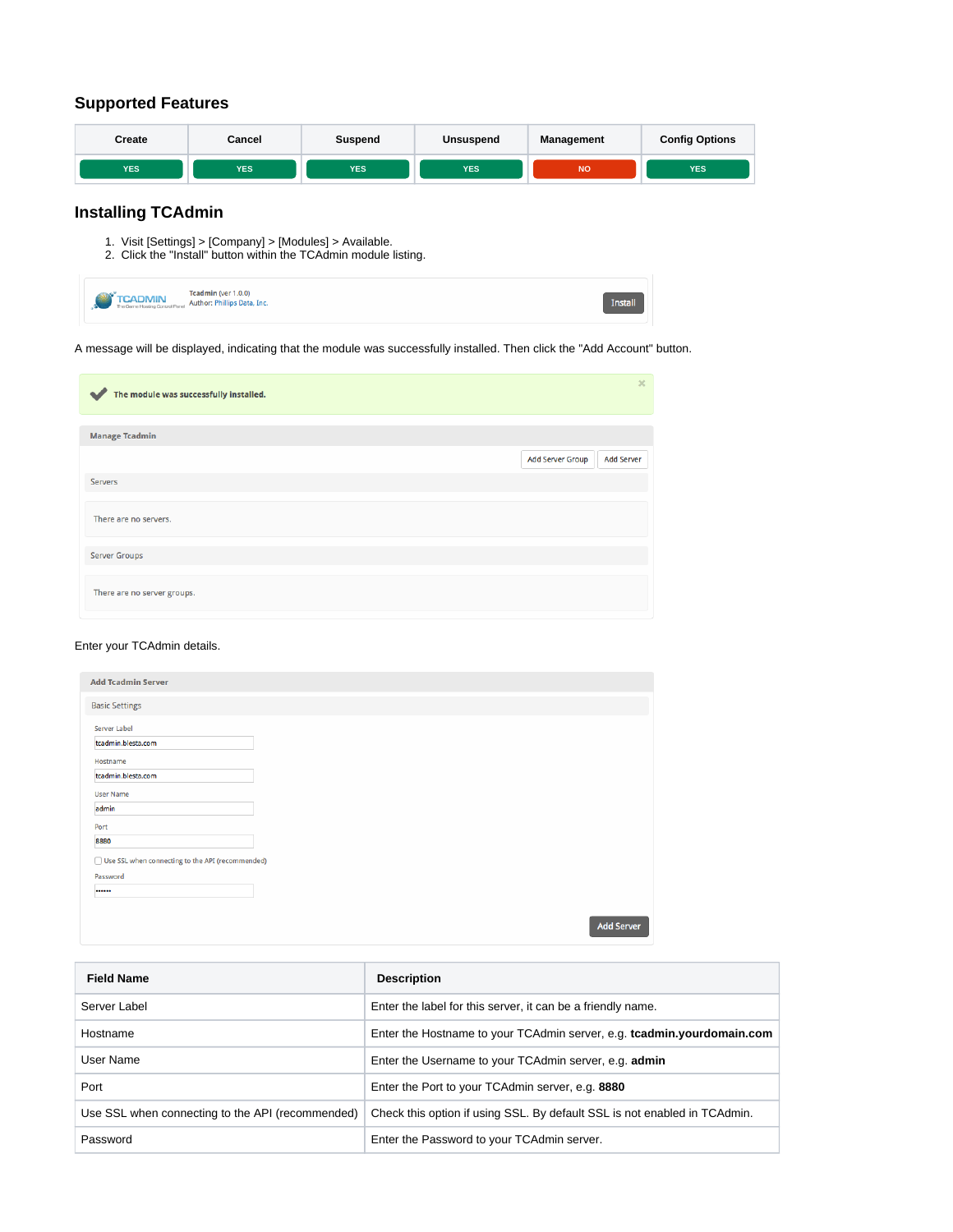# **Configurable Options Overview**

This module supports configurable options which may be used for provisioning Game or Voice servers. Some options are required. Configurable Options override any matching Package settings.

#### **May be Required** ⊙

Certain Configurable Options are required, but this list in no way limits the Configurable Options that can be created. Only the following Configurable Options can alter the way TCAdmin game or voice servers are provisioned.

| <b>Option Name</b>       | <b>Possible</b><br><b>Values</b> | Recommended<br><b>Field Type</b> | <b>Description</b>                                                                                                                                                                                                                   |  |  |  |
|--------------------------|----------------------------------|----------------------------------|--------------------------------------------------------------------------------------------------------------------------------------------------------------------------------------------------------------------------------------|--|--|--|
| game_slots               | integer $>= 0$                   | Quantity, Dropdown               | Determines how many slots will be assigned to the game server.<br><b>Game Server Required</b><br>╱╲<br>This configurable option is required for game servers.                                                                        |  |  |  |
| game_private             | integer = $0$ or 1               | Dropdown                         | A value of 1 will make the game server private.<br><b>Game Server Required</b><br>Λ<br>This configurable option is required for game servers.                                                                                        |  |  |  |
| game_datacenter          | integer $>= 1$                   | Dropdown                         | The data center ID from TCAdmin. Can be obtained within TCAdmin under Data Centers, by observing<br>the ID of the desired data center.<br><b>Game Server Required</b><br>л<br>This configurable option is required for game servers. |  |  |  |
| voice_slots              | integer $>= 0$                   | Quantity, Dropdown               | Determines how many slots will be assigned to the voice server.<br><b>Voice Server Required</b><br>∕∿<br>This configurable option is required for voice servers.                                                                     |  |  |  |
| voice_private            | integer = $0$ or 1               | Dropdown                         | A value of 1 will make the voice server private.<br><b>Voice Server Required</b><br>Λ<br>This configurable option is required for voice servers.                                                                                     |  |  |  |
| voice_upload_qu<br>ota   | integer (in MB)                  | Dropdown                         | Sets the upload quota.<br>Teamspeak 3 Only<br>Λ<br>This configurable option is only required for Teamspeak 3 Voice Servers.                                                                                                          |  |  |  |
| voice_download_<br>quota | integer (in MB)                  | Dropdown                         | Sets the download quota.<br><b>Teamspeak 3 Only</b><br>Δ<br>This configurable option is only required for Teamspeak 3 Voice Servers.                                                                                                 |  |  |  |

Δ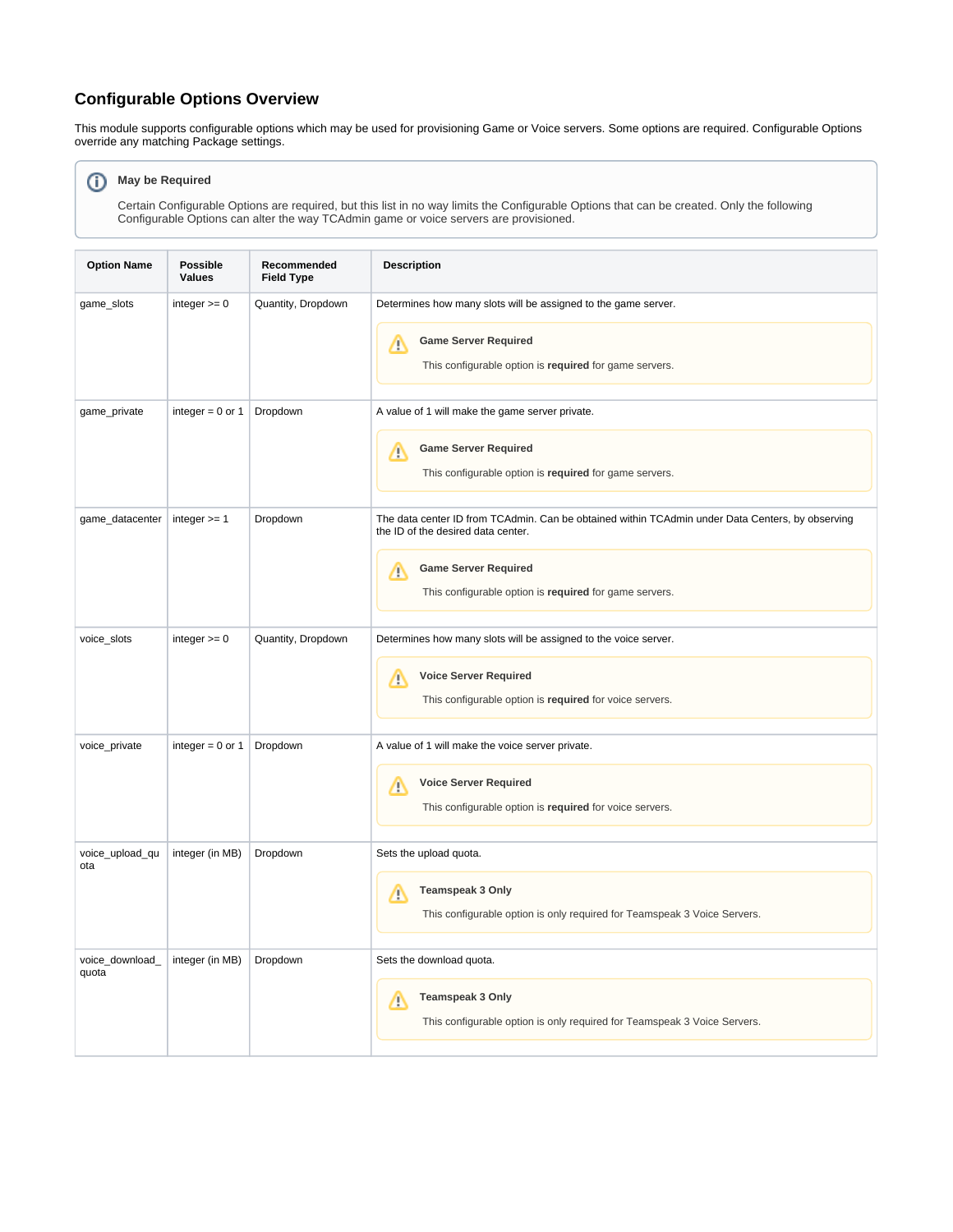| voice datacenter | integer $>= 0$ | Dropdown | The data center ID from TCAdmin. Can be obtained within TCAdmin under Data Centers, by observing<br>the ID of the desired data center. |
|------------------|----------------|----------|----------------------------------------------------------------------------------------------------------------------------------------|
|                  |                |          | <b>Voice Server Required</b><br>Ð<br>This configurable option is required for voice servers.                                           |

# <span id="page-5-0"></span>**Creating Configurable Options**

The following steps describe how to create configurable options. This section describes the following:

- 1. Creating a Configurable Option Group
- 2. Creating Configurable Options, and assigning them to the Group (repeat this step as necessary to create all Configurable Options required)

#### <span id="page-5-1"></span>**Creating an Option Group**

To create a Configurable Option Group, visit [Packages] > Options, and click the "Create Group" button.

| <b>Update Package Option</b> |                                |                                              |              |                  |             |                              |
|------------------------------|--------------------------------|----------------------------------------------|--------------|------------------|-------------|------------------------------|
| <b>Basic</b>                 |                                |                                              |              |                  |             |                              |
| Label<br><b>Data Center</b>  | $\overline{\mathbf{r}}$        |                                              |              |                  |             |                              |
| Name<br>game_datacenter      | $\overline{\mathbf{r}}$        |                                              |              |                  |             |                              |
| Type                         |                                |                                              |              |                  |             |                              |
| $\bullet$ ?<br>Drop-down     |                                |                                              |              |                  |             |                              |
| Client can Add               |                                |                                              |              |                  |             |                              |
| □ Client can Edit            |                                |                                              |              |                  |             |                              |
| Options                      |                                |                                              |              |                  |             |                              |
|                              |                                |                                              |              |                  |             | <b>Add Additional Option</b> |
| Name ?                       |                                |                                              | Value ?      |                  |             | Options                      |
| Tustin                       |                                |                                              | $\mathbf{1}$ |                  |             | Delete                       |
| Pricing                      |                                |                                              |              |                  |             |                              |
| Term ?                       | Period                         | Currency                                     | Price        | <b>Setup Fee</b> | Options     |                              |
| $\mathbf{1}$                 | $\blacktriangleright$<br>Month | <b>USD C</b>                                 | 0.00         | 0.00             | Add, Delete |                              |
| <b>Group Membership</b>      |                                |                                              |              |                  |             |                              |
| <b>Member Groups</b>         |                                | <b>Available Groups</b>                      |              |                  |             |                              |
| <b>TCAdmin Games</b>         | $\langle$<br>⊵                 | <b>Vultr Options</b><br><b>TCAdmin Voice</b> |              |                  |             |                              |
|                              |                                |                                              |              |                  |             |                              |

| <b>Field Name</b>     | <b>Description</b>                                                                                                                                                                        |
|-----------------------|-------------------------------------------------------------------------------------------------------------------------------------------------------------------------------------------|
| Name                  | Enter a name for this group.                                                                                                                                                              |
| Description           | Enter a description for this group (optional).                                                                                                                                            |
| Package<br>Membership | Leave this section blank, we will add the options to the group when creating the options instead. If you have already created the<br>options, you may add them to the group on this step. |

After filling out these options, click the "Create Group" button to create the Option Group.

### <span id="page-5-2"></span>**Creating a Configurable Option**

To create a Configurable Option, visit [Packages] > Options, and click the "Create Option" button.

| <b>Field Name</b> | <b>Description</b>                                                                                                                                 |
|-------------------|----------------------------------------------------------------------------------------------------------------------------------------------------|
| Label             | Enter a label, which will appear above or next to this form field.                                                                                 |
| Name              | Enter a name, which is the form field name. (Important! This should match an Option Name described above. The module<br>requires specific naming.) |
| Type              | Select the field type from "Checkbox", "Radio", "Drop-down", and "Quantity".                                                                       |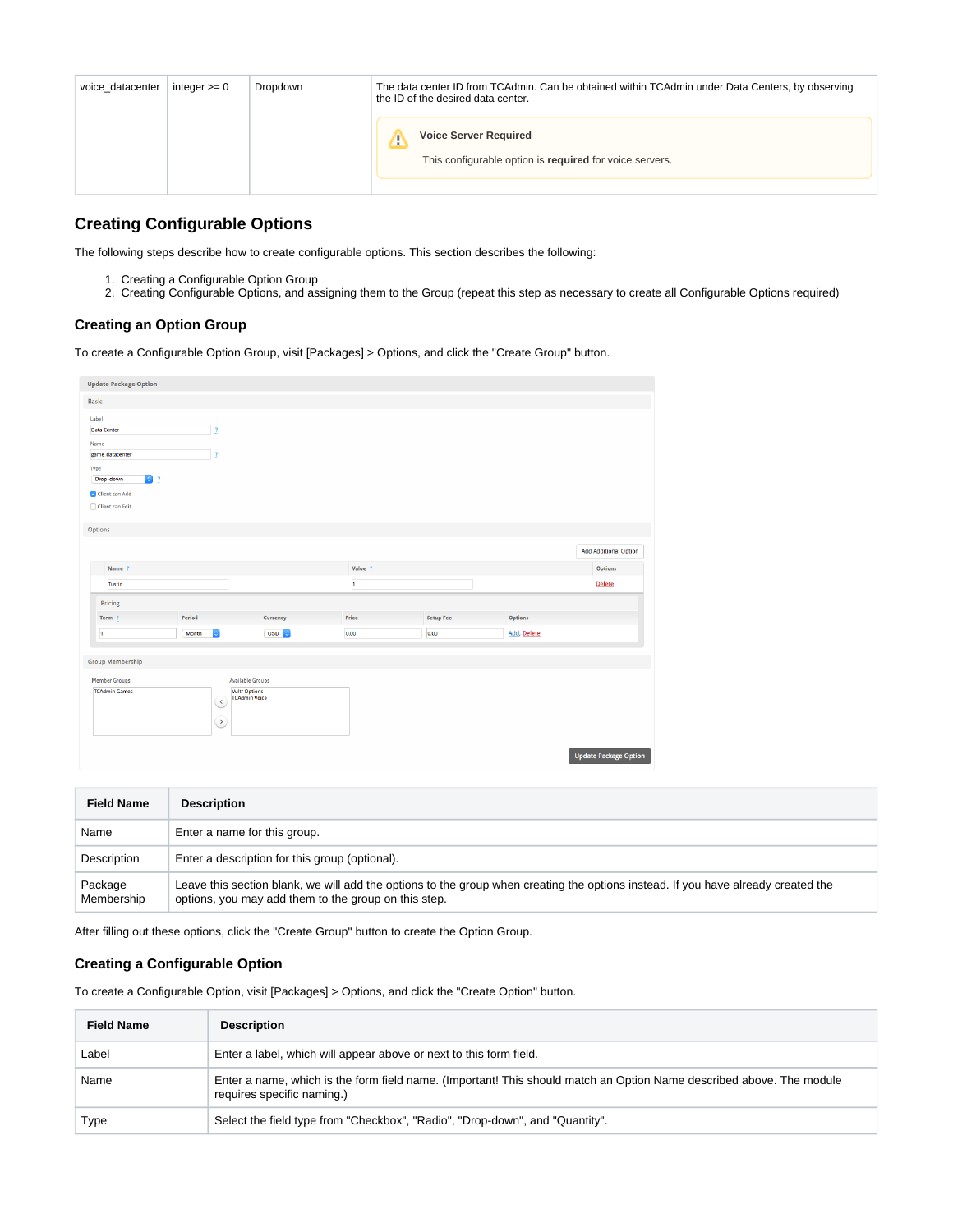| Options Section  | Set pricing information within the Options section. The fields required here may vary depending on the "Type" selected above.    |
|------------------|----------------------------------------------------------------------------------------------------------------------------------|
| Group Membership | Add this Configurable Option to the previously created Option Group by moving the Group from the right to the left in the multi- |
| Section          | select box.                                                                                                                      |

After filling out these options, click the "Create Package Option" button to create the Option. Repeat as necessary to create all of the configurable options you wish to make available to the client during checkout.

#### <span id="page-6-0"></span>**Sample Configurable Options**

The following are sample configurations for each of the supported configurable options listed above, and may serve as good examples for getting started.

| <b>Option Name</b> | Sample Configuration Screenshot (Click for full size)                                                                                                             |                                           |                                                                  |                         |                                  |                                                  |                              |
|--------------------|-------------------------------------------------------------------------------------------------------------------------------------------------------------------|-------------------------------------------|------------------------------------------------------------------|-------------------------|----------------------------------|--------------------------------------------------|------------------------------|
| game_datacenter    | <b>Update Package Option</b><br>Basic<br>Label<br>Data Center<br>Name<br>game_datacenter<br>Type<br>$\bullet$ ?<br>Drop-down<br>Client can Add<br>Client can Edit | $\overline{2}$<br>$\overline{\mathbf{z}}$ |                                                                  |                         |                                  |                                                  |                              |
|                    | Options                                                                                                                                                           |                                           |                                                                  |                         |                                  |                                                  |                              |
|                    |                                                                                                                                                                   |                                           |                                                                  |                         |                                  |                                                  | <b>Add Additional Option</b> |
|                    | Name ?<br>Tustin                                                                                                                                                  |                                           |                                                                  | Value ?<br>$\mathbf{1}$ |                                  |                                                  | Options<br><b>Delete</b>     |
|                    | Pricing                                                                                                                                                           |                                           |                                                                  |                         |                                  |                                                  |                              |
|                    | Term ?                                                                                                                                                            | Period                                    | Currency                                                         | Price                   | <b>Setup Fee</b>                 | Options                                          |                              |
|                    | $\mathbf 1$                                                                                                                                                       | Month<br>$ \mathbf{c} $                   | USD <sub>C</sub>                                                 | 0.00                    | 0.00                             | Add, Delete                                      |                              |
|                    | <b>Group Membership</b>                                                                                                                                           |                                           |                                                                  |                         |                                  |                                                  |                              |
|                    | Member Groups                                                                                                                                                     |                                           | Available Groups                                                 |                         |                                  |                                                  |                              |
|                    | <b>TCAdmin Games</b>                                                                                                                                              | G<br>હ                                    | <b>Vultr Options</b><br><b>TCAdmin Voice</b>                     |                         |                                  |                                                  | <b>Update Package Option</b> |
| game_slots         | <b>Update Package Option</b><br>Basic                                                                                                                             |                                           |                                                                  |                         |                                  |                                                  |                              |
|                    | Label<br><b>Game Slots</b><br>Name<br>game_slots<br>Type<br>$\circ$ ?<br>Quantity<br>Client can Add<br>Client can Edit                                            | $\overline{\phantom{a}}$<br>$\mathbf{r}$  |                                                                  |                         |                                  |                                                  |                              |
|                    | Options                                                                                                                                                           |                                           |                                                                  |                         |                                  |                                                  |                              |
|                    |                                                                                                                                                                   |                                           |                                                                  |                         |                                  |                                                  |                              |
|                    | Name ?<br>Slots                                                                                                                                                   |                                           |                                                                  |                         | Min ?<br>$\overline{\mathbf{2}}$ | Step ?<br>Max ?<br>30<br>$\overline{\mathbf{2}}$ | Options<br><b>Delete</b>     |
|                    | Pricing                                                                                                                                                           |                                           |                                                                  |                         |                                  |                                                  |                              |
|                    | Term ?                                                                                                                                                            | Period                                    | Currency                                                         | Price                   | <b>Setup Fee</b>                 | Options                                          |                              |
|                    | 1                                                                                                                                                                 | $\Diamond$<br>Month                       | $USD \quad \circlearrowright$                                    | 0.20                    | 0.00                             | Add, Delete                                      |                              |
|                    | <b>Group Membership</b><br><b>Member Groups</b><br><b>TCAdmin Games</b>                                                                                           | હ<br>$\circ$                              | Available Groups<br><b>Vultr Options</b><br><b>TCAdmin Voice</b> |                         |                                  |                                                  |                              |
|                    |                                                                                                                                                                   |                                           |                                                                  |                         |                                  |                                                  | <b>Update Package Option</b> |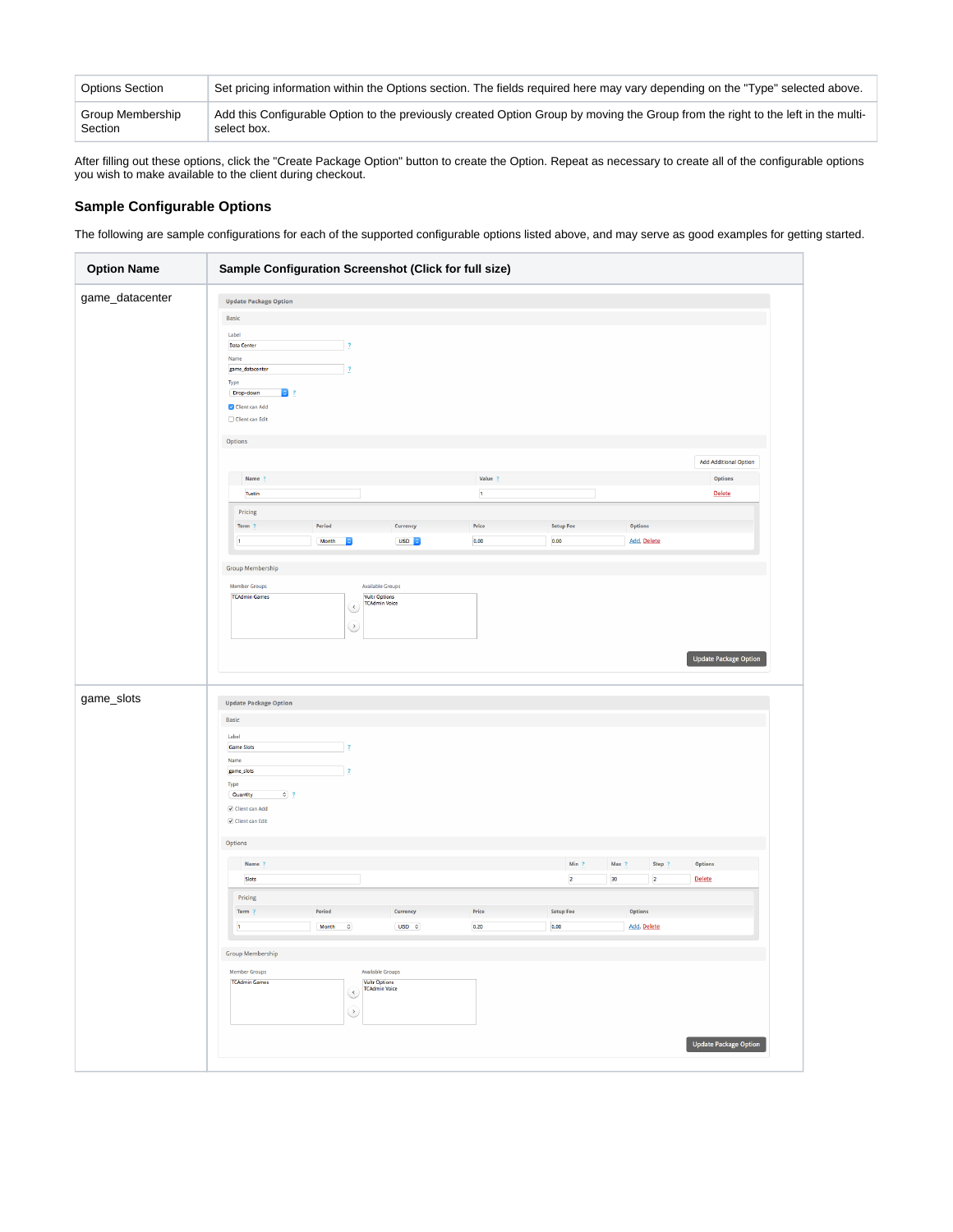| game_private     | <b>Update Package Option</b>          |                                  |                          |                                        |                               |                  |             |                              |
|------------------|---------------------------------------|----------------------------------|--------------------------|----------------------------------------|-------------------------------|------------------|-------------|------------------------------|
|                  | Basic                                 |                                  |                          |                                        |                               |                  |             |                              |
|                  | Label                                 |                                  |                          |                                        |                               |                  |             |                              |
|                  | <b>Public or Private?</b>             |                                  | $\overline{\mathbf{z}}$  |                                        |                               |                  |             |                              |
|                  | Name<br>game_private                  |                                  | $\overline{3}$           |                                        |                               |                  |             |                              |
|                  | Type                                  |                                  |                          |                                        |                               |                  |             |                              |
|                  | Drop-down<br>$\bullet$ ?              |                                  |                          |                                        |                               |                  |             |                              |
|                  | Client can Add<br>Client can Edit     |                                  |                          |                                        |                               |                  |             |                              |
|                  |                                       |                                  |                          |                                        |                               |                  |             |                              |
|                  | Options                               |                                  |                          |                                        |                               |                  |             |                              |
|                  |                                       |                                  |                          |                                        |                               |                  |             | <b>Add Additional Option</b> |
|                  | Name ?                                |                                  |                          |                                        | Value ?                       |                  |             | Options                      |
|                  | Public                                |                                  |                          |                                        | $\mathbf{o}$                  |                  |             | Delete                       |
|                  | Pricing                               |                                  |                          |                                        |                               |                  |             |                              |
|                  | Term ?                                | Period                           |                          | Currency                               | Price                         | <b>Setup Fee</b> | Options     |                              |
|                  | $\mathbf 1$                           | Month                            | ١e                       | USD <sub>c</sub>                       | 0.00                          | 0.00             | Add, Delete |                              |
|                  | Private                               |                                  |                          |                                        | $\mathbf 1$                   |                  |             | Delete                       |
|                  | Pricing                               |                                  |                          |                                        |                               |                  |             |                              |
|                  | Term ?                                | Period                           |                          | Currency                               | $\ensuremath{\mathsf{Price}}$ | <b>Setup Fee</b> | Options     |                              |
|                  | $\mathbf{1}$                          | Month                            | $\overline{\bullet}$     | USD <sub>C</sub>                       | 0.00                          | 0.00             | Add, Delete |                              |
|                  |                                       |                                  |                          |                                        |                               |                  |             |                              |
|                  | <b>Group Membership</b>               |                                  |                          |                                        |                               |                  |             |                              |
|                  | Member Groups                         |                                  |                          | <b>Available Groups</b>                |                               |                  |             |                              |
|                  | <b>TCAdmin Games</b>                  |                                  |                          | <b>Vultr Options</b>                   |                               |                  |             |                              |
|                  |                                       |                                  |                          | <b>TCAdmin Voice</b>                   |                               |                  |             |                              |
|                  |                                       |                                  | હ                        |                                        |                               |                  |             |                              |
|                  |                                       |                                  | $\circ$                  |                                        |                               |                  |             |                              |
|                  |                                       |                                  |                          |                                        |                               |                  |             | <b>Update Package Option</b> |
| voice_datacenter |                                       |                                  |                          |                                        |                               |                  |             |                              |
|                  | <b>Update Package Option</b>          |                                  |                          |                                        |                               |                  |             |                              |
|                  | Basic                                 |                                  |                          |                                        |                               |                  |             |                              |
|                  | Label<br>Data Center                  |                                  | $\frac{1}{2}$            |                                        |                               |                  |             |                              |
|                  | Name                                  |                                  |                          |                                        |                               |                  |             |                              |
|                  | voice_datacenter                      |                                  | $\overline{1}$           |                                        |                               |                  |             |                              |
|                  | Type<br>$\circ$ ?<br>Drop-down        |                                  |                          |                                        |                               |                  |             |                              |
|                  | $\boxed{\checkmark}$ Client can Add   |                                  |                          |                                        |                               |                  |             |                              |
|                  | $\Box$ Client can Edit                |                                  |                          |                                        |                               |                  |             |                              |
|                  | $\textsf{Options}$                    |                                  |                          |                                        |                               |                  |             |                              |
|                  |                                       |                                  |                          |                                        |                               |                  |             |                              |
|                  |                                       |                                  |                          |                                        |                               |                  |             | <b>Add Additional Option</b> |
|                  | Name ?                                |                                  |                          |                                        | Value ?                       |                  |             | Options                      |
|                  | Tustin                                |                                  |                          |                                        | $\mathfrak{t}$                |                  |             | <b>Delete</b>                |
|                  | Pricing                               |                                  |                          |                                        |                               |                  |             |                              |
|                  | Term ?                                | Period                           |                          | Currency                               | $\ensuremath{\mathsf{Price}}$ | <b>Setup Fee</b> | Options     |                              |
|                  | $\mathbf t$                           | $Month \qquad \circlearrowright$ |                          | $USD$ $\circ$                          | 0.00                          | $_{0.00}$        | Add, Delete |                              |
|                  | <b>Group Membership</b>               |                                  |                          |                                        |                               |                  |             |                              |
|                  |                                       |                                  |                          |                                        |                               |                  |             |                              |
|                  | Member Groups<br><b>TCAdmin Voice</b> |                                  |                          | Available Groups                       |                               |                  |             |                              |
|                  |                                       |                                  | $\overline{\mathcal{C}}$ | <b>Vultr Options<br/>TCAdmin Games</b> |                               |                  |             |                              |
|                  |                                       |                                  | $\odot$                  |                                        |                               |                  |             |                              |
|                  |                                       |                                  |                          |                                        |                               |                  |             |                              |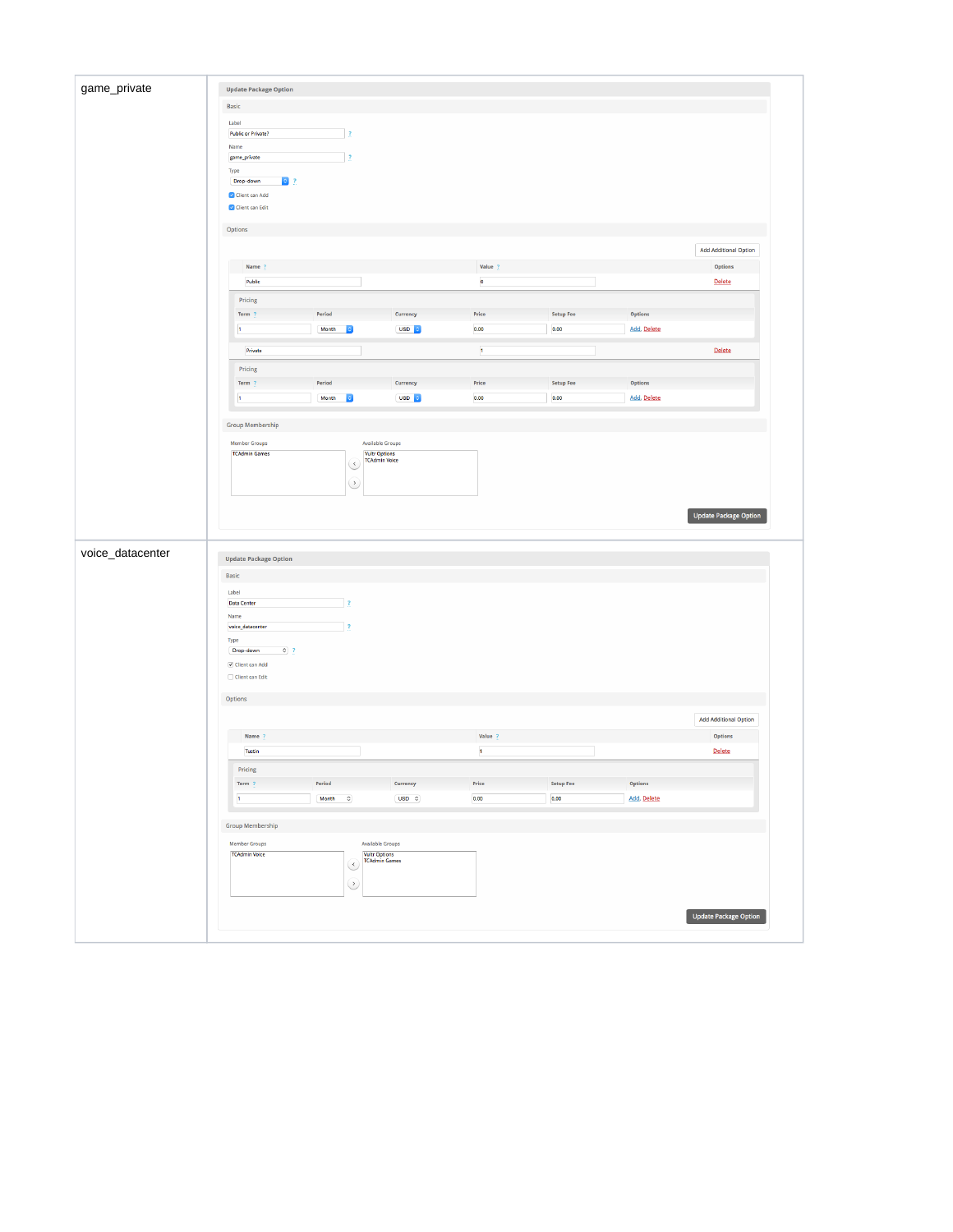|               | <b>Update Package Option</b>  |                                      |                                        |               |                   |                                    |                              |
|---------------|-------------------------------|--------------------------------------|----------------------------------------|---------------|-------------------|------------------------------------|------------------------------|
|               | Basic                         |                                      |                                        |               |                   |                                    |                              |
|               | Label                         |                                      |                                        |               |                   |                                    |                              |
|               | <b>Voice Slots</b>            | $\mathbf{R}$                         |                                        |               |                   |                                    |                              |
|               | Name                          |                                      |                                        |               |                   |                                    |                              |
|               | voice_slots                   | $\overline{?}$                       |                                        |               |                   |                                    |                              |
|               | Type<br>Quantity              |                                      |                                        |               |                   |                                    |                              |
|               | $\bullet$ ?<br>Client can Add |                                      |                                        |               |                   |                                    |                              |
|               | Client can Edit               |                                      |                                        |               |                   |                                    |                              |
|               | Options                       |                                      |                                        |               |                   |                                    |                              |
|               | Name ?                        |                                      |                                        |               | Min $\frac{1}{2}$ | Max ?<br>Step ?                    | Options                      |
|               | Slots                         |                                      |                                        |               | $10\,$            | $\overline{\mathbf{2}}$<br>$100\,$ | <b>Delete</b>                |
|               | Pricing                       |                                      |                                        |               |                   |                                    |                              |
|               | Term ?                        | Period                               | Currency                               | Price         | <b>Setup Fee</b>  | Options                            |                              |
|               |                               |                                      | USD <sub>2</sub>                       |               | 0.00              | Add, Delete                        |                              |
|               | $\mathbf{1}$                  | $\mathsf{Month}$<br>$ \hat{\bm{z}} $ |                                        | 0.10          |                   |                                    |                              |
|               | <b>Group Membership</b>       |                                      |                                        |               |                   |                                    |                              |
|               | <b>Member Groups</b>          |                                      | <b>Available Groups</b>                |               |                   |                                    |                              |
|               | <b>TCAdmin Voice</b>          |                                      | <b>Vultr Options<br/>TCAdmin Games</b> |               |                   |                                    |                              |
|               |                               | S                                    |                                        |               |                   |                                    |                              |
|               |                               | ⊵                                    |                                        |               |                   |                                    |                              |
|               |                               |                                      |                                        |               |                   |                                    |                              |
|               |                               |                                      |                                        |               |                   |                                    |                              |
|               |                               |                                      |                                        |               |                   |                                    | <b>Update Package Option</b> |
|               |                               |                                      |                                        |               |                   |                                    |                              |
| voice_private | <b>Update Package Option</b>  |                                      |                                        |               |                   |                                    |                              |
|               |                               |                                      |                                        |               |                   |                                    |                              |
|               | <b>Basic</b>                  |                                      |                                        |               |                   |                                    |                              |
|               |                               |                                      |                                        |               |                   |                                    |                              |
|               | Label                         | $\frac{1}{2}$                        |                                        |               |                   |                                    |                              |
|               | Public or Private?<br>Name    |                                      |                                        |               |                   |                                    |                              |
|               | voice_private                 | $\frac{1}{2}$                        |                                        |               |                   |                                    |                              |
|               | Type                          |                                      |                                        |               |                   |                                    |                              |
|               | $\bullet$ ?<br>Drop-down      |                                      |                                        |               |                   |                                    |                              |
|               | Client can Add                |                                      |                                        |               |                   |                                    |                              |
|               | Client can Edit               |                                      |                                        |               |                   |                                    |                              |
|               |                               |                                      |                                        |               |                   |                                    |                              |
|               | Options                       |                                      |                                        |               |                   |                                    |                              |
|               |                               |                                      |                                        |               |                   |                                    | <b>Add Additional Option</b> |
|               | Name ?                        |                                      |                                        | Value ?       |                   |                                    | Options                      |
|               | Public                        |                                      |                                        | $\pmb{\circ}$ |                   |                                    | Delete                       |
|               |                               |                                      |                                        |               |                   |                                    |                              |
|               | Pricing                       |                                      |                                        |               |                   |                                    |                              |
|               | Term ?                        | Period<br>lo.                        | Currency                               | Price         | <b>Setup Fee</b>  | Options                            |                              |
|               | $\mathbf{t}$                  | Month                                | USD C                                  | 0.00          | 0.00              | Add, Delete                        |                              |
|               | Private                       |                                      |                                        | $\mathbf{1}$  |                   |                                    | <b>Delete</b>                |
|               | Pricing                       |                                      |                                        |               |                   |                                    |                              |
|               | Term ?                        | Period                               | Currency                               | Price         | <b>Setup Fee</b>  | Options                            |                              |
|               |                               |                                      |                                        |               |                   |                                    |                              |
|               | $\mathbf 1$                   | Month C                              | USD C                                  | 0.00          | 0.00              | Add, Delete                        |                              |
|               | <b>Group Membership</b>       |                                      |                                        |               |                   |                                    |                              |
|               | <b>Member Groups</b>          |                                      | Available Groups                       |               |                   |                                    |                              |
|               | <b>TCAdmin Voice</b>          |                                      |                                        |               |                   |                                    |                              |
|               |                               | $\overline{\mathcal{C}}$             | <b>Vultr Options<br/>TCAdmin Games</b> |               |                   |                                    |                              |
|               |                               |                                      |                                        |               |                   |                                    |                              |
|               |                               | $\odot$                              |                                        |               |                   |                                    |                              |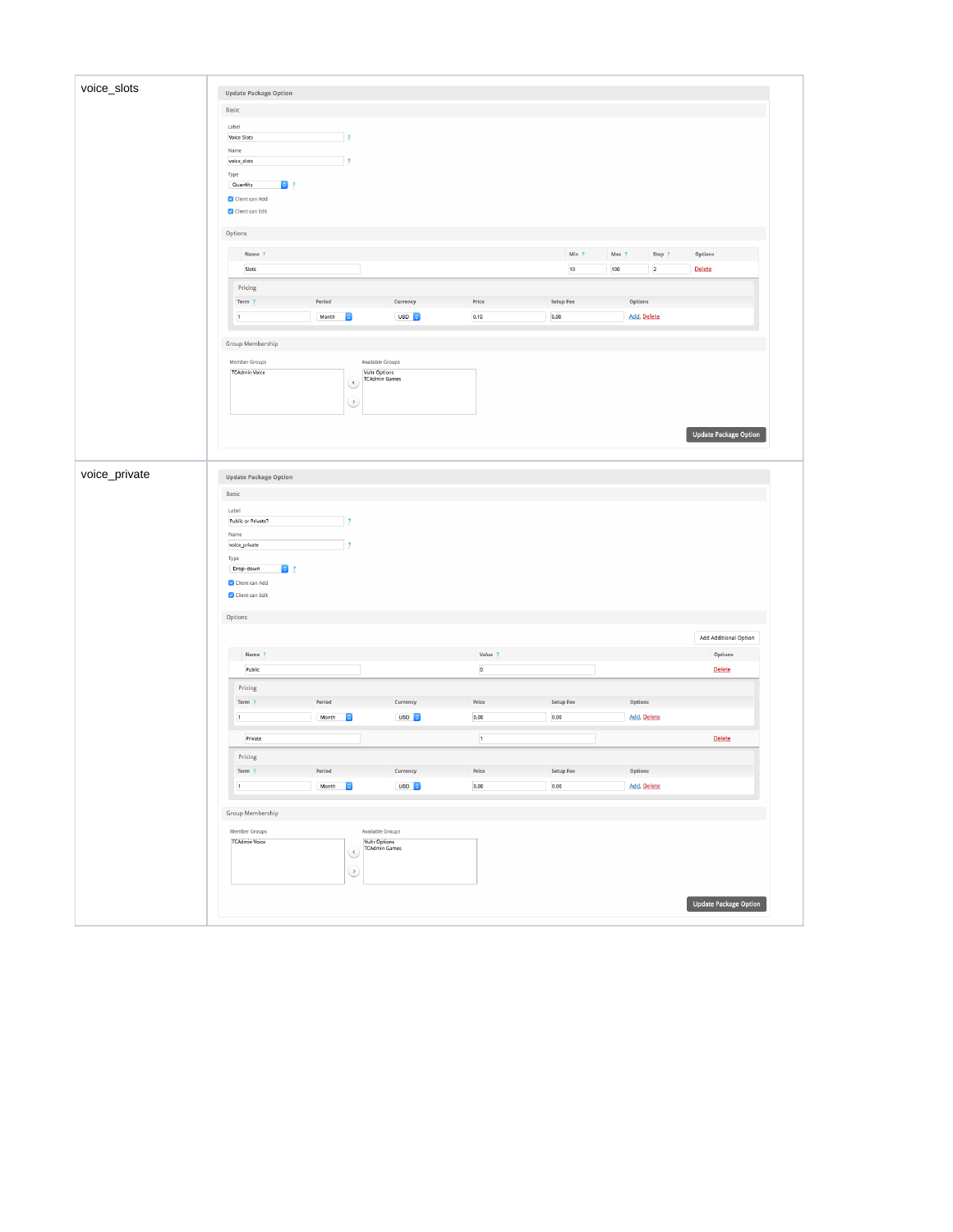| <b>Update Package Option</b>                 |                          |                                                 |                               |                  |                    |                              |
|----------------------------------------------|--------------------------|-------------------------------------------------|-------------------------------|------------------|--------------------|------------------------------|
| Basic                                        |                          |                                                 |                               |                  |                    |                              |
| Label                                        |                          |                                                 |                               |                  |                    |                              |
| <b>Upload Quota</b>                          | $\mathbf{r}$             |                                                 |                               |                  |                    |                              |
| Name<br>voice_upload_quota                   | $\overline{\mathbf{r}}$  |                                                 |                               |                  |                    |                              |
| Type                                         |                          |                                                 |                               |                  |                    |                              |
| $\bullet$ ?<br>Drop-down                     |                          |                                                 |                               |                  |                    |                              |
| Client can Add<br>Client can Edit            |                          |                                                 |                               |                  |                    |                              |
|                                              |                          |                                                 |                               |                  |                    |                              |
| Options                                      |                          |                                                 |                               |                  |                    |                              |
|                                              |                          |                                                 |                               |                  |                    | <b>Add Additional Option</b> |
| Name                                         |                          |                                                 | Value ?                       |                  |                    | Options                      |
| 2GB                                          |                          |                                                 | 2048                          |                  |                    | <b>Delete</b>                |
| Pricing                                      |                          |                                                 |                               |                  |                    |                              |
| Term ?                                       | Period                   | Currency                                        | Price                         | <b>Setup Fee</b> | Options            |                              |
| $\mathbf{1}$                                 | Month<br><b>IC</b>       | USD <sub>c</sub>                                | 0.00                          | $0.00\,$         | Add, Delete        |                              |
| 10GB                                         |                          |                                                 | 10240                         |                  |                    | Delete                       |
| Pricing                                      |                          |                                                 |                               |                  |                    |                              |
| Term ?                                       | Period                   | Currency                                        | Price                         | <b>Setup Fee</b> | Options            |                              |
| $\mathbf t$                                  | Month<br><b>Ie</b>       | USD <sub>c</sub>                                | 1.00                          | 0.00             | Add, Delete        |                              |
| <b>Group Membership</b>                      |                          |                                                 |                               |                  |                    |                              |
|                                              |                          |                                                 |                               |                  |                    |                              |
| <b>Member Groups</b><br><b>TCAdmin Voice</b> |                          | <b>Available Groups</b><br><b>Vultr Options</b> |                               |                  |                    |                              |
|                                              | હ                        | <b>TCAdmin Games</b>                            |                               |                  |                    |                              |
|                                              | ↺                        |                                                 |                               |                  |                    |                              |
|                                              |                          |                                                 |                               |                  |                    |                              |
|                                              |                          |                                                 |                               |                  |                    |                              |
|                                              |                          |                                                 |                               |                  |                    |                              |
|                                              |                          |                                                 |                               |                  |                    | <b>Update Package Option</b> |
|                                              |                          |                                                 |                               |                  |                    |                              |
| <b>Update Package Option</b>                 |                          |                                                 |                               |                  |                    |                              |
| Basic                                        |                          |                                                 |                               |                  |                    |                              |
| Label                                        |                          |                                                 |                               |                  |                    |                              |
| Download Quota                               | $\overline{\mathbf{z}}$  |                                                 |                               |                  |                    |                              |
| Name                                         | $\overline{?}$           |                                                 |                               |                  |                    |                              |
| voice_download_quota<br>Type                 |                          |                                                 |                               |                  |                    |                              |
| $\bullet$ ?<br>Drop-down                     |                          |                                                 |                               |                  |                    |                              |
| $\blacktriangleright$ Client can Add         |                          |                                                 |                               |                  |                    |                              |
| Client can Edit                              |                          |                                                 |                               |                  |                    |                              |
| Options                                      |                          |                                                 |                               |                  |                    |                              |
|                                              |                          |                                                 |                               |                  |                    | <b>Add Additional Option</b> |
| Name ?                                       |                          |                                                 | Value ?                       |                  |                    | Options                      |
| 100GB                                        |                          |                                                 | 102400                        |                  |                    | <b>Delete</b>                |
|                                              |                          |                                                 |                               |                  |                    |                              |
| Pricing<br>Term ?                            | Period                   | Currency                                        | $\ensuremath{\mathsf{Price}}$ | <b>Setup Fee</b> | Options            |                              |
| $\mathbf{1}$                                 | Month 0                  | USD <sub>C</sub>                                | 0.00                          | 0.00             | <b>Add, Delete</b> |                              |
|                                              |                          |                                                 |                               |                  |                    |                              |
| 200GB                                        |                          |                                                 | 204800                        |                  |                    | <b>Delete</b>                |
| Pricing                                      |                          |                                                 |                               |                  |                    |                              |
| Term ?                                       | Period                   | Currency                                        | Price                         | <b>Setup Fee</b> | Options            |                              |
| $\mathbf{1}$                                 | Month<br>$ \mathbf{c} $  | USD <sub>0</sub>                                | 2.00                          | 0.00             | Add, Delete        |                              |
|                                              |                          |                                                 |                               |                  |                    |                              |
| <b>Group Membership</b>                      |                          |                                                 |                               |                  |                    |                              |
| <b>Member Groups</b><br><b>TCAdmin Voice</b> |                          | <b>Available Groups</b>                         |                               |                  |                    |                              |
|                                              | $\overline{\mathcal{C}}$ | <b>Vultr Options<br/>TCAdmin Games</b>          |                               |                  |                    |                              |
|                                              | $\circ$                  |                                                 |                               |                  |                    |                              |

# <span id="page-9-0"></span>**Creating Packages**

Packages define the pricing, welcome email, module and more. Packages can be assigned to Package Groups, and added to Order Forms. To create a Package, visit [Packages] > Browse, and click the "Create Package" button.

<span id="page-9-1"></span>Creating a Package consists of several sections: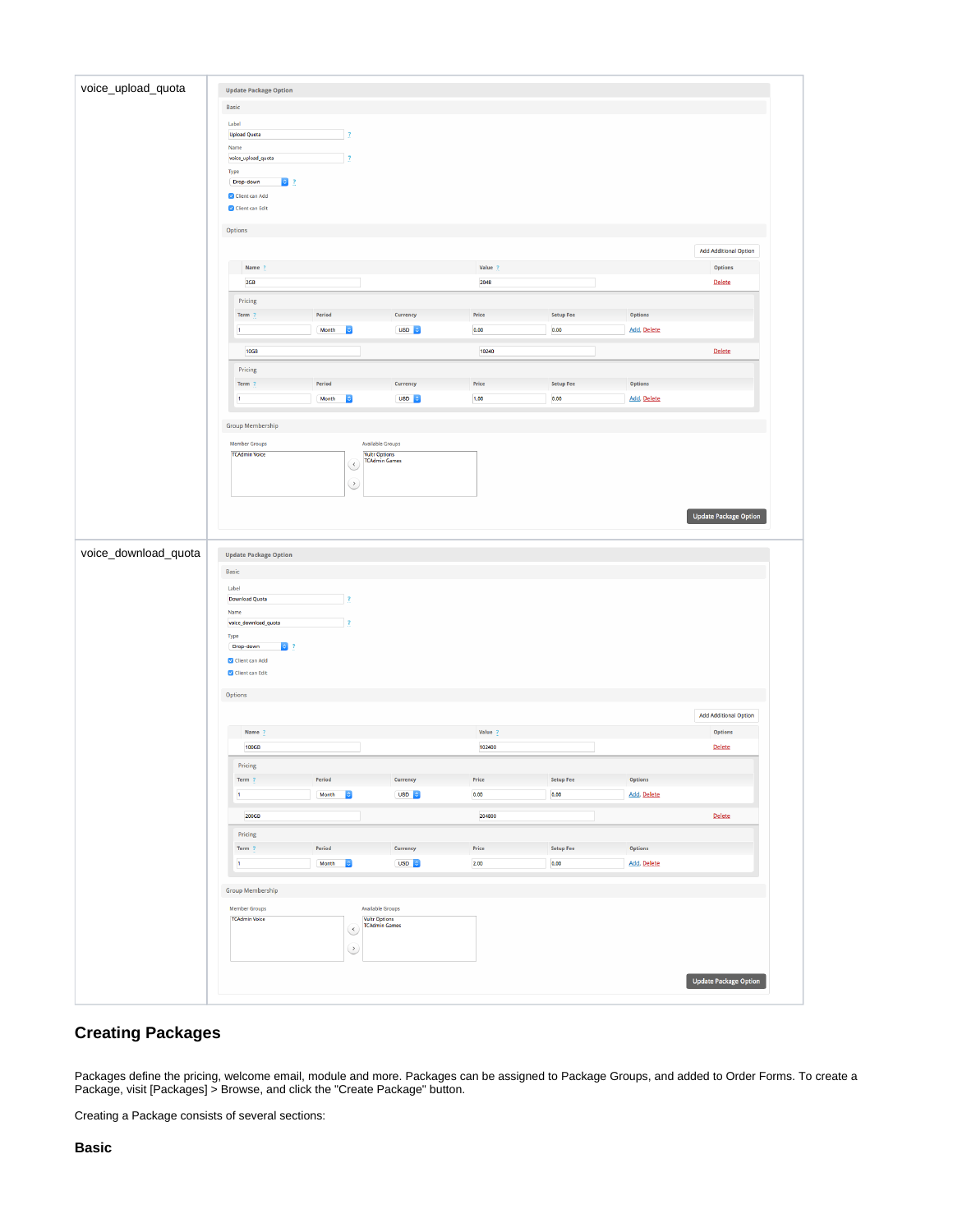#### The Basic section consists of the following options:

| <b>Field Name</b>                                                    | <b>Description</b> |  |
|----------------------------------------------------------------------|--------------------|--|
| Module<br>$\overline{\bullet}$<br>Tcadmin                            |                    |  |
| <b>v</b> Description<br><b>v</b> Configurable Options                |                    |  |
| $\bigcirc$ Unlimited $\bigcirc$                                      |                    |  |
| Status<br>$\vert \circ \vert$<br>Active<br><b>Quantity Available</b> |                    |  |
| Package Name<br>Counterstrike 1.6                                    |                    |  |
| Basic                                                                |                    |  |
| <b>New Package</b>                                                   |                    |  |

| Package Name              | Enter the name of this Package, it will be visible wherever services are listed and on any order forms. |
|---------------------------|---------------------------------------------------------------------------------------------------------|
| Status                    | "Active" is the default, "Inactive", and "Restricted" are also available.                               |
| <b>Quantity Available</b> | If this Package has a limited quantity available, enter the quantity, or leave it as "Unlimited".       |
| Description               | Enter a Description for this Package. HTML is allowed, and descriptions appear on order forms.          |
| Configurable Options      | A Configurable Option Group may be selected if previously created.                                      |
| Module                    | Select "TCAdmin" for the module.                                                                        |

# <span id="page-10-0"></span>**Module Options**

The Module Options section consists of the following options, which are specific to TCAdmin:

| <b>Module Options</b>                                                                             |  |  |
|---------------------------------------------------------------------------------------------------|--|--|
| Server Group<br>$\ddot{\bullet}$<br>Any                                                           |  |  |
| Server<br>tcadmin-dev.blesta.com                                                                  |  |  |
| Server Type<br>Game Server 3                                                                      |  |  |
| <b>Supported Tcadmin Servers</b><br>$\overline{\bullet}$<br>Half Life - Counterstrike 1.6 - Linux |  |  |
| <b>Start after Creation</b><br>$Yes$ $\circ$                                                      |  |  |
| Priority<br>Normal<br>$\ddot{\phantom{1}}$                                                        |  |  |
| Startup<br>Automatic C                                                                            |  |  |

| Field Name                   | <b>Description</b>                                                                                                                              |
|------------------------------|-------------------------------------------------------------------------------------------------------------------------------------------------|
| Server Group                 | Select "Any" unless you are running many TCAdmin master nodes and have added them to separate groups within the<br>module.                      |
| Server                       | Select your TCAdmin server.                                                                                                                     |
| Server Type                  | Select "Game Server", or "Voice Server"                                                                                                         |
| Supported Tcadmin<br>Servers | Select the game or voice server to use for this Package.                                                                                        |
| <b>Start after Creation</b>  | Select "Yes" to have the server start automatically after ordered and provisioned.                                                              |
| Priority                     | Set the priority this server will be given. "Normal", "Above Normal", "Below Normal", "High", "Idle", and "Real Time" are<br>available options. |
| Startup                      | Select how startup should occur, "Automatic", "Manual", or "Disable".                                                                           |

<span id="page-10-1"></span>**Pricing**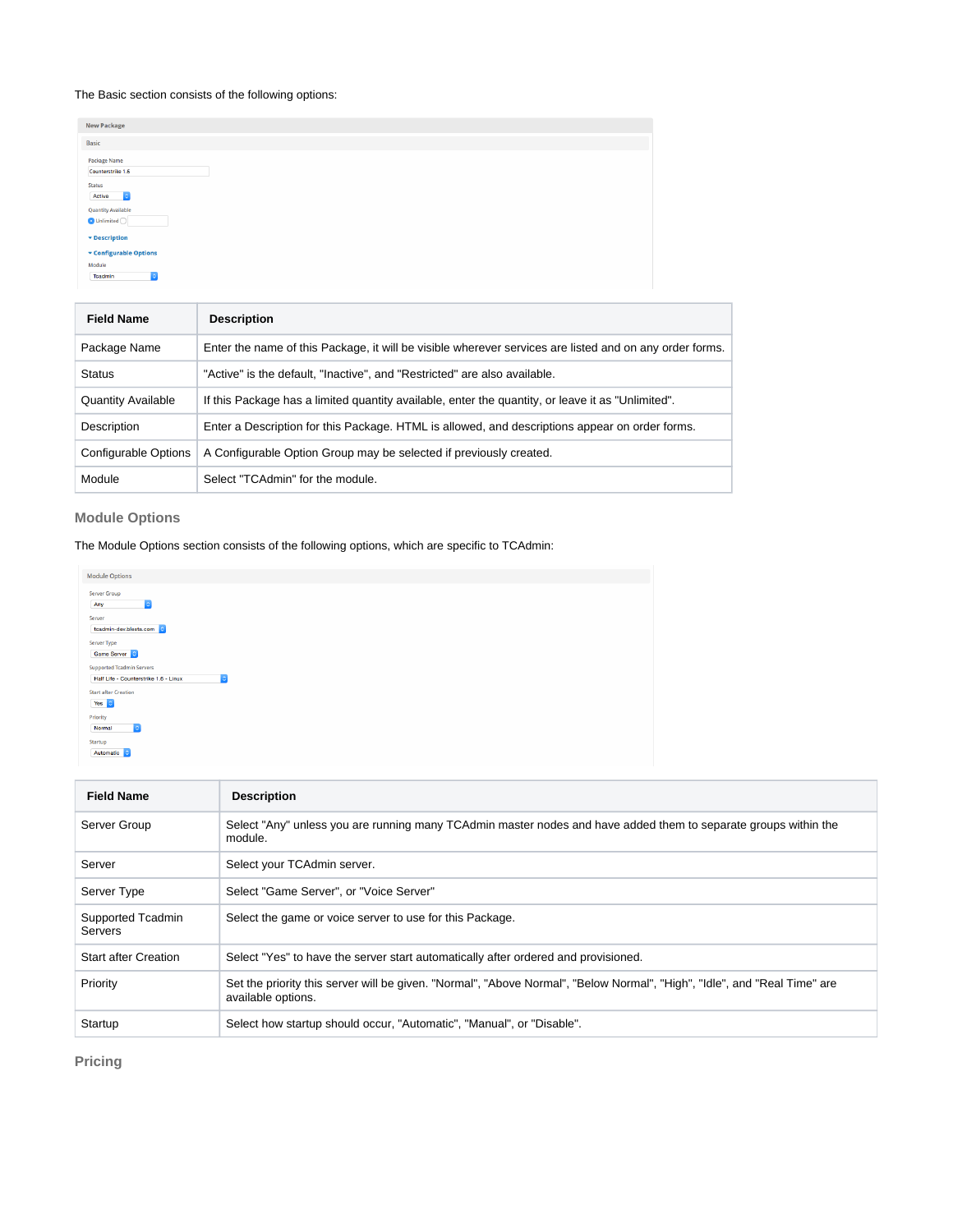| Pricing               |                    |                         |       |                  |                         |                             |
|-----------------------|--------------------|-------------------------|-------|------------------|-------------------------|-----------------------------|
|                       |                    |                         |       |                  |                         | <b>Add Additional Price</b> |
| Term                  | Period             | Currency                | Price | <b>Setup Fee</b> | <b>Cancellation Fee</b> | <b>Options</b>              |
|                       | Month<br>$\hat{z}$ | $USD \quad \mathcal{Z}$ | 20    | 0.00             | 0.00                    | Remove                      |
| □ Taxable             |                    |                         |       |                  |                         |                             |
| Cancel at end of term |                    |                         |       |                  |                         |                             |

Enable Pro rata ?

| Field<br><b>Name</b> | <b>Description</b>                                                                                                                                                                                                                                |
|----------------------|---------------------------------------------------------------------------------------------------------------------------------------------------------------------------------------------------------------------------------------------------|
| Term                 | Enter the term for the desired pricing option. For example, if you wish to create a 3 month pricing option, enter 3 here.                                                                                                                         |
| Period               | Select the period for this pricing option. "Day", "Week", "Month", "Year", and "One time" are options. The client will be invoiced every "term<br>period", for example every 3 months if 3 is entered for term, and Month is selected for period. |
| Currency             | Select the currency this pricing option is available for.                                                                                                                                                                                         |
| Price                | Enter the price for this pricing option.                                                                                                                                                                                                          |
| Setup<br>Fee         | If there is a setup fee, enter it here.                                                                                                                                                                                                           |
| Cancella<br>tion Fee | If there is a fee to cancel early, enter it here.                                                                                                                                                                                                 |

Click the "Add Additional Price" to add more pricing options. It's common for people to create 1 Month, 3 Month, 6 Month, and 1 Year price options. There are many possible combinations.

#### <span id="page-11-0"></span>**Welcome Email**

| {client.id} {client.id_code} {client.first_name} {client.last_name} {pricing.term} {pricing.period} {pricing.currency} {pricing.price} {pricing.setup_fee} {pricing.cance _fee} {module.host_name} {module.port} {package.supp<br>English, US<br><b>HTML</b><br>Text<br><b><b><i>a</i></b> Source   Q   B   に に   生 モ   キ キ   ク ッ ※   量 量 量 ■</b><br>$= 5$<br>$\mathcal{F}$ 1. $\infty$<br>$\alpha$ is the set of $\mathbb{R}^n$<br>m.<br>B $I \cup S \times_{\epsilon} \times' I_{x}$<br><b>Styles</b><br>$Size \rightarrow$<br>Font<br>$A - B -$<br>Normal<br>$\cdot$<br>$\sim$<br>٠<br>Thank you for choosing us for your Game Server Hosting!<br>Here are the details for your server:<br>TCAdmin URL: https://{module.host_name}:{module.port}<br>Hostname: {service.hostname}<br>User Name: {service.user_name}<br>Password: {service.user_password}<br>RCON: {service.rcon_password} |                                                                                                                                                                                                                                |
|---------------------------------------------------------------------------------------------------------------------------------------------------------------------------------------------------------------------------------------------------------------------------------------------------------------------------------------------------------------------------------------------------------------------------------------------------------------------------------------------------------------------------------------------------------------------------------------------------------------------------------------------------------------------------------------------------------------------------------------------------------------------------------------------------------------------------------------------------------------------------------------------|--------------------------------------------------------------------------------------------------------------------------------------------------------------------------------------------------------------------------------|
|                                                                                                                                                                                                                                                                                                                                                                                                                                                                                                                                                                                                                                                                                                                                                                                                                                                                                             | <b>Welcome Email</b>                                                                                                                                                                                                           |
|                                                                                                                                                                                                                                                                                                                                                                                                                                                                                                                                                                                                                                                                                                                                                                                                                                                                                             | Tags:                                                                                                                                                                                                                          |
|                                                                                                                                                                                                                                                                                                                                                                                                                                                                                                                                                                                                                                                                                                                                                                                                                                                                                             |                                                                                                                                                                                                                                |
|                                                                                                                                                                                                                                                                                                                                                                                                                                                                                                                                                                                                                                                                                                                                                                                                                                                                                             | {package.server_type} {package.start} {package.priority} {package.startup} {service.client_package_id} {service.hostname} {service.rcon_password} {service.private_password} {service.user_name} {service.user_name} {service. |
|                                                                                                                                                                                                                                                                                                                                                                                                                                                                                                                                                                                                                                                                                                                                                                                                                                                                                             |                                                                                                                                                                                                                                |
|                                                                                                                                                                                                                                                                                                                                                                                                                                                                                                                                                                                                                                                                                                                                                                                                                                                                                             |                                                                                                                                                                                                                                |
|                                                                                                                                                                                                                                                                                                                                                                                                                                                                                                                                                                                                                                                                                                                                                                                                                                                                                             |                                                                                                                                                                                                                                |
|                                                                                                                                                                                                                                                                                                                                                                                                                                                                                                                                                                                                                                                                                                                                                                                                                                                                                             |                                                                                                                                                                                                                                |
|                                                                                                                                                                                                                                                                                                                                                                                                                                                                                                                                                                                                                                                                                                                                                                                                                                                                                             |                                                                                                                                                                                                                                |
|                                                                                                                                                                                                                                                                                                                                                                                                                                                                                                                                                                                                                                                                                                                                                                                                                                                                                             |                                                                                                                                                                                                                                |
|                                                                                                                                                                                                                                                                                                                                                                                                                                                                                                                                                                                                                                                                                                                                                                                                                                                                                             |                                                                                                                                                                                                                                |
|                                                                                                                                                                                                                                                                                                                                                                                                                                                                                                                                                                                                                                                                                                                                                                                                                                                                                             |                                                                                                                                                                                                                                |
|                                                                                                                                                                                                                                                                                                                                                                                                                                                                                                                                                                                                                                                                                                                                                                                                                                                                                             |                                                                                                                                                                                                                                |
|                                                                                                                                                                                                                                                                                                                                                                                                                                                                                                                                                                                                                                                                                                                                                                                                                                                                                             |                                                                                                                                                                                                                                |
|                                                                                                                                                                                                                                                                                                                                                                                                                                                                                                                                                                                                                                                                                                                                                                                                                                                                                             |                                                                                                                                                                                                                                |
|                                                                                                                                                                                                                                                                                                                                                                                                                                                                                                                                                                                                                                                                                                                                                                                                                                                                                             |                                                                                                                                                                                                                                |
|                                                                                                                                                                                                                                                                                                                                                                                                                                                                                                                                                                                                                                                                                                                                                                                                                                                                                             |                                                                                                                                                                                                                                |
|                                                                                                                                                                                                                                                                                                                                                                                                                                                                                                                                                                                                                                                                                                                                                                                                                                                                                             |                                                                                                                                                                                                                                |
|                                                                                                                                                                                                                                                                                                                                                                                                                                                                                                                                                                                                                                                                                                                                                                                                                                                                                             |                                                                                                                                                                                                                                |
|                                                                                                                                                                                                                                                                                                                                                                                                                                                                                                                                                                                                                                                                                                                                                                                                                                                                                             |                                                                                                                                                                                                                                |
|                                                                                                                                                                                                                                                                                                                                                                                                                                                                                                                                                                                                                                                                                                                                                                                                                                                                                             |                                                                                                                                                                                                                                |
|                                                                                                                                                                                                                                                                                                                                                                                                                                                                                                                                                                                                                                                                                                                                                                                                                                                                                             | body p                                                                                                                                                                                                                         |

The "Tags" section describes tags that may be used in the welcome email. The welcome email content is inserted into the "Service Creation" email template under [Settings] > [Company] > [Emails] > Service Creation. Only details unique to this service should be entered into the welcome email section for the package.

#### Sample Email

This sample email could be used in the Package Welcome Email section to help you get started. Be sure to enter content for your welcome email in both the HTML and Text sections.

```
Thank you for choosing us for your Game Server Hosting!
Here are the details for your server:
TCAdmin URL: https://{module.host_name}:{module.port}
Hostname: {service.hostname}
User Name: {service.user_name}
Password: {service.user_password}
RCON: {service.rcon_password}
Private Password: {service.private_password}
```
When creating or editing a package that uses this module, the following tags will be available: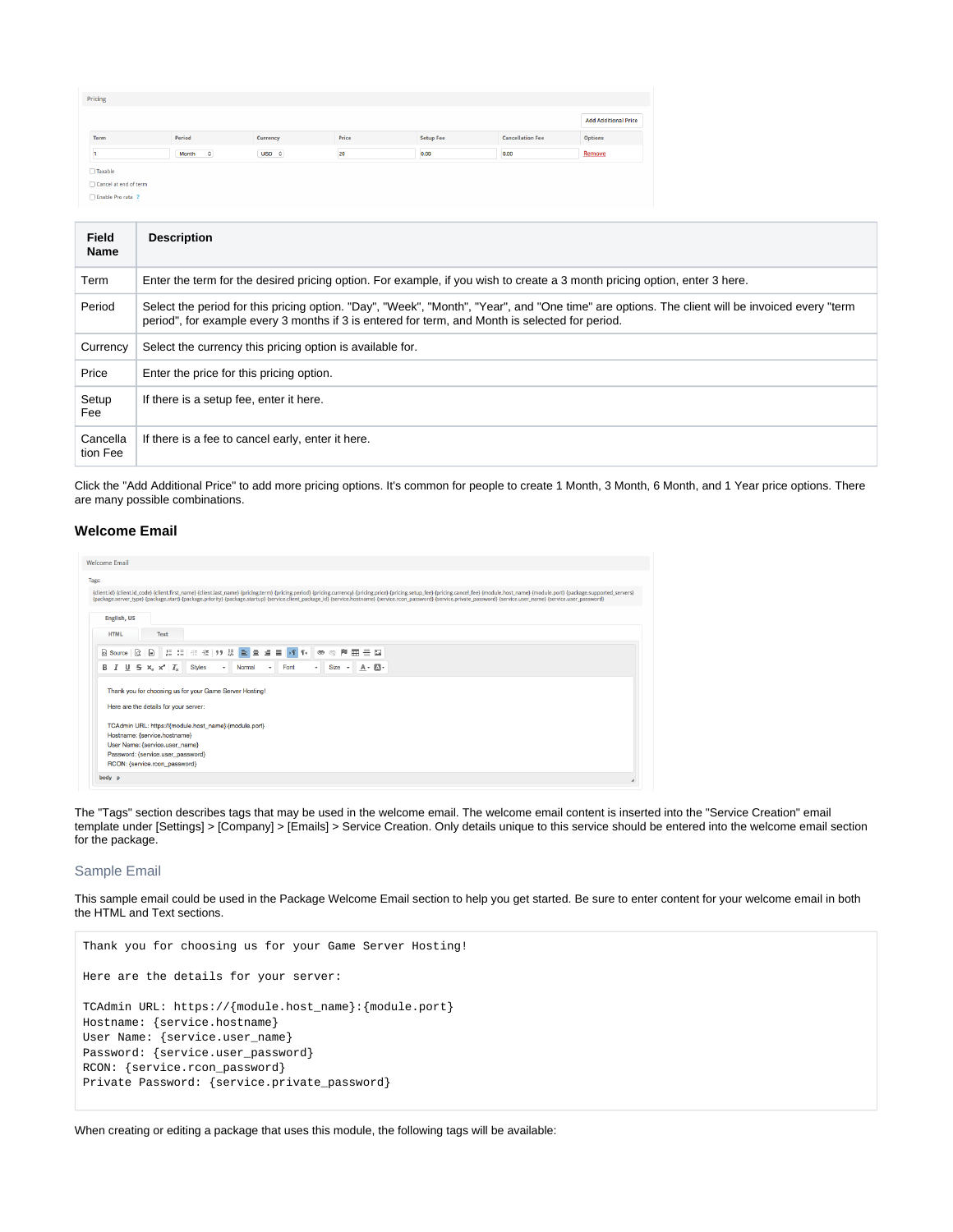| Tags                       | <b>Description</b>                                                | <b>Notes</b>                   |
|----------------------------|-------------------------------------------------------------------|--------------------------------|
| {module.host name}         | The host name for your TCAdmin Panel                              | e.g. "tcadmin.domain.com".     |
| {module.port}              | The port number for your TCAdmin Panel                            | e.g. "8880"                    |
| {service.hostname}         | The hostname for the game server, provided by the client.         | e.g. "mycsgoserver.domain.com" |
| {service.rcon password}    | The RCON password for the game server, provided by the client.    |                                |
| {service.private_password} | The private password for the game server, provided by the client. |                                |
| {service.user_name}        | The user name for TCAdmin panel access for the client.            |                                |
| {service.user_password}    | The password for TCAdmin panel access for the client.             |                                |

Due to the nature of tag objects containing several fields, many of which are likely irrelevant for use in email templates, but may be useful to you in certain circumstances, a dump of the tags are shown below.

#### **The {package} object**

```
stdClass Object
       \left(\lceil idl => 8
           [id_format] => {num} [id_value] => 8
            [module_id] => 7
            [name] => Counter-Strike GO
           [description] =>
           [description_html] =>
           [qty] =>
            [module_row] => 3
            [module_group] => 
            [taxable] => 0
            [single_term] => 0
            [status] => active
            [company_id] => 1
            [prorata_day] => 
            [prorata_cutoff] => 
           [id\_code] => 8
            [email_content] => Array
\sim (
                    [0] => stdClass Object
\overline{\phantom{a}} [lang] => en_us
                           [html] => <p>&nbsp; {module.host_name} {module.port} {package.supported_servers}
{package.server_type} {package.start} {package.priority} {package.startup} {service.client_package_id} {service.
hostname} {service.rcon_password} {service.private_password} {service.user_name} {service.user_password}</p>
<p>&nbsp;</p>
<p>{%debug%}</p>
                            [text] => {module.host_name} {module.port} {package.supported_servers} {package.
server_type} {package.start} {package.priority} {package.startup} {service.client_package_id} {service.
hostname} {service.rcon_password} {service.private_password} {service.user_name} {service.user_password}
{%debug%}
 )
 )
             [pricing] => Array
\sim (
                    [0] => stdClass Object
\overline{\phantom{a}}[id] => 14
                            [pricing_id] => 19
                            [package_id] => 8
                           [term] => 1
```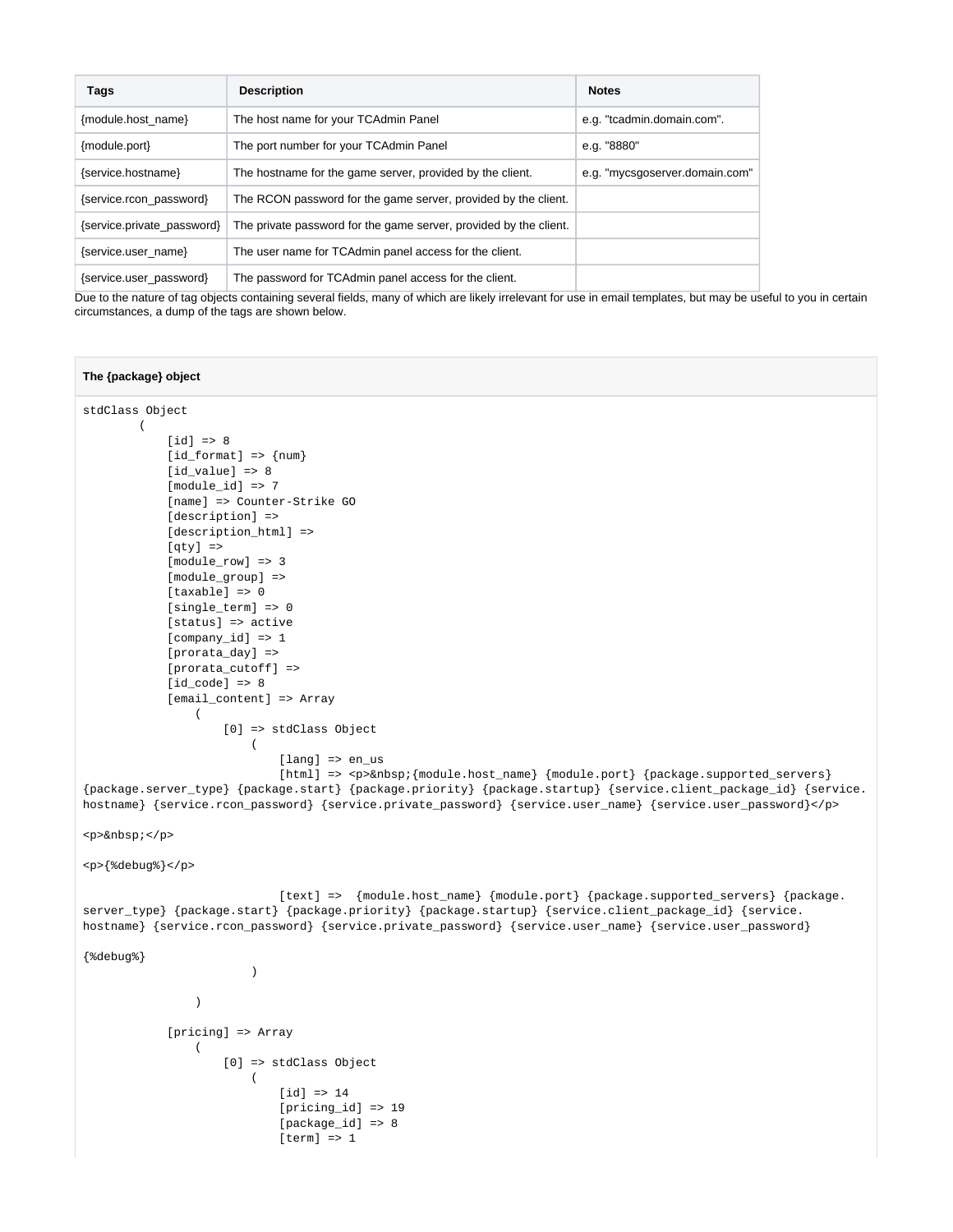```
 [period] => month
                         [price] => 8.0000
                         [setup_fee] => 0.0000
                         [cancel_fee] => 0.0000
                         [currency] => USD
 )
 )
           [meta] => stdClass Object
             \left( [priority] => Normal
                  [server_type] => game
                 [start] \Rightarrow 1 [startup] => Automatic
                  [supported_servers] => 96
 )
           [groups] => Array
             \left( [0] => stdClass Object
\overline{\phantom{a}}[d] => 5
                         [name] => Game Servers
                        [description] =>
                        [type] => standard
                         [company_id] => 1
                         [allow_upgrades] => 1
 )
 )
           [option_groups] => Array
\sim (
                  [0] => stdClass Object
\overline{\phantom{a}}[id] => 2
                         [name] => TCAdmin Games
                        [description] =>
 )
 )
           [priority] => Normal
           [server_type] => game
          [start] \Rightarrow 1 [startup] => Automatic
           [supported_servers] => 96
       \lambda
```
#### **The {service} object**

```
stdClass Object
      \left([d] => 9
             [parent_service_id] => 
             [package_group_id] => 5
            id_format => {num} [id_value] => 9
             [pricing_id] => 14
             [client_id] => 1
            [module row id] => 3
             [coupon_id] => 
             [qty] => 1
             [override_price] => 
             [override_currency] => 
             [status] => active
            [date added] => 2018-03-29 20:49:51
             [date_renews] => 2018-04-29 20:49:51
```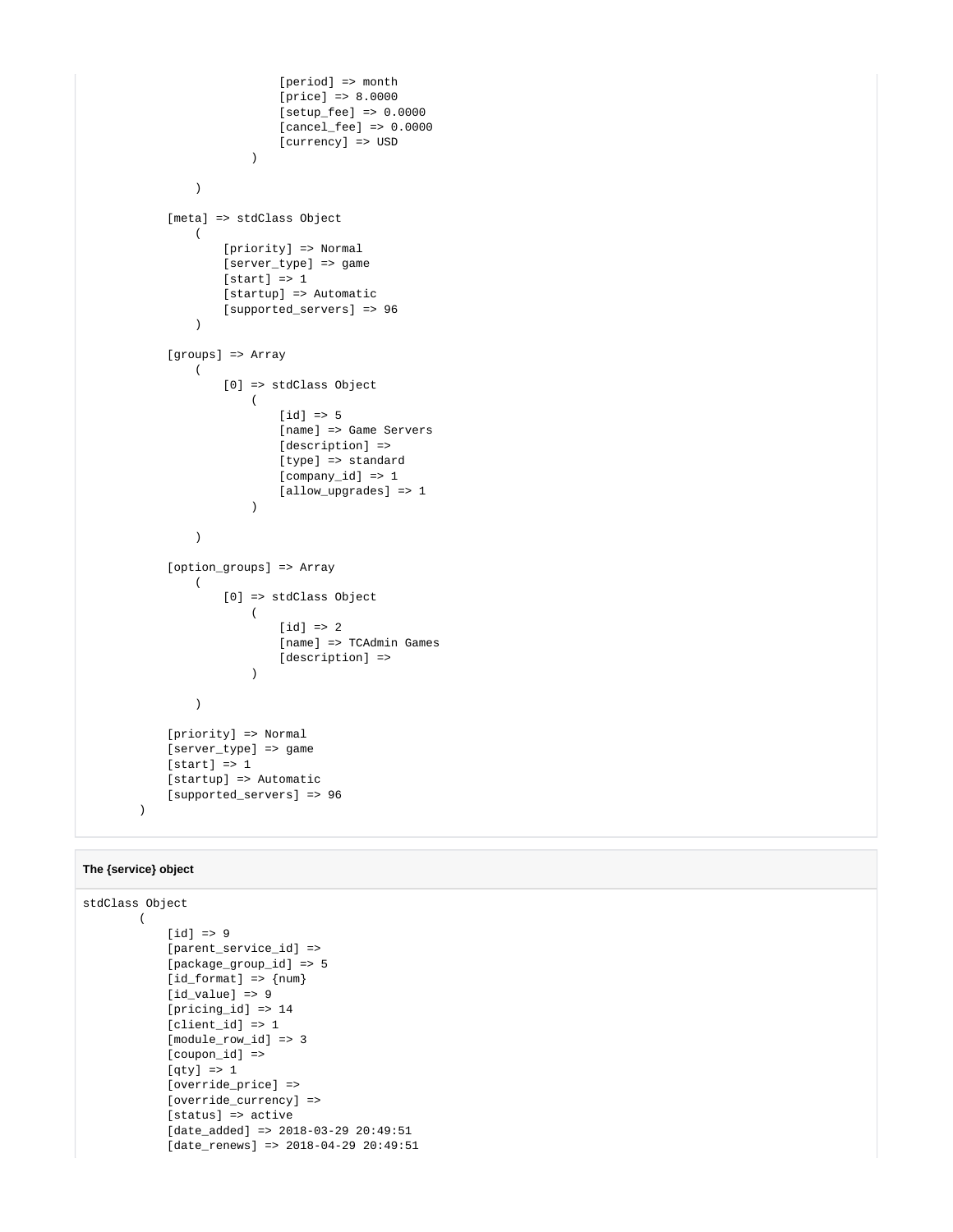```
 [date_last_renewed] => 
          [date_suspended] =>
           [date_canceled] => 
          [id\_code] => 9
           [fields] => Array
\sim (
                  [0] => stdClass Object
\overline{\phantom{a}} [key] => client_package_id
                         [value] => 1_ein0ctvkkg5yhw
                         [serialized] => 0
                         [encrypted] => 1
 )
                  [1] => stdClass Object
\overline{\phantom{a}} [key] => hostname
                         [value] => csgo2.blesta.com
                         [serialized] => 0
                         [encrypted] => 1
 )
                  [2] => stdClass Object
\overline{\phantom{a}} [key] => private_password
                         [value] => password45
                          [serialized] => 0
                         [encrypted] => 1
 )
                  [3] => stdClass Object
\overline{\phantom{a}} [key] => rcon_password
                         [value] => password45
                         [serialized] => 0
                         [encrypted] => 1
 )
                  [4] => stdClass Object
\overline{\phantom{a}} [key] => user_name
                         [value] => Username
                         [serialized] => 0
                         [encrypted] => 1
 )
                  [5] => stdClass Object
\overline{\phantom{a}} [key] => user_password
                         [value] => #lh&7jjkf$&
                         [serialized] => 0
                         [encrypted] => 1
 )
 )
           [package_pricing] => stdClass Object
             \left([id] => 14
                  [package_id] => 8
                  [pricing_id] => 19
                 [term] => 1
                  [period] => Month
                  [price] => 8.0000
                  [setup_fee] => 0.0000
                  [cancel_fee] => 0.0000
                  [currency] => USD
 )
           [package] => stdClass Object
             \left(
```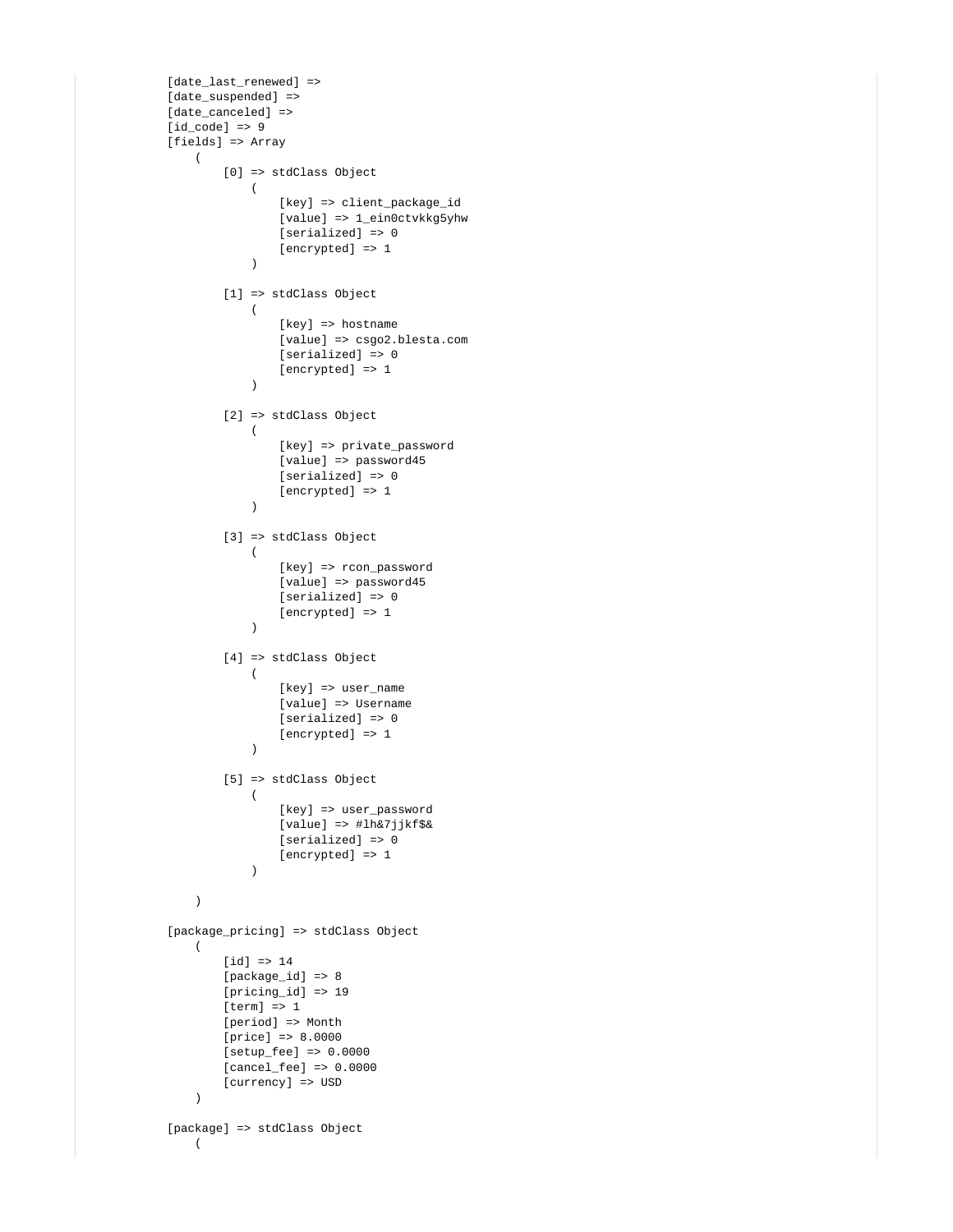```
[id] => 8
                   [id_format] => \{num\}id value] => 8
                    [module_id] => 7
                    [name] => Counter-Strike GO
                   [description] =>
                   [description_html] =>
                   [qty] =>
                   [module row] => 3
                    [module_group] => 
                    [taxable] => 0
                    [single_term] => 0
                   [status] => active
                    [company_id] => 1
                   [prorata day] =>
                    [prorata_cutoff] => 
 )
           [options] => Array
\sim (
                    [0] => stdClass Object
\overline{\phantom{a}}[d] => 5
                            [service_id] => 9
                            [option_pricing_id] => 2
                           [qty] \Rightarrow 8 [option_value] => 
                            [option_value_name] => Slots
                           [ option id => 2
                            [option_label] => Game Slots
                            [option_name] => game_slots
                            [option_type] => quantity
                            [option_addable] => 1
                            [option_editable] => 1
                           [option_pricing_term] => 1
                           [option_pricing_period] => month
                            [option_pricing_price] => 0.2000
                            [option_pricing_setup_fee] => 0.0000
                            [option_pricing_currency] => USD
 )
                    [1] => stdClass Object
\overline{\phantom{a}}[d] => 6
                            [service_id] => 9
                           [option pricing id] => 3
                            [qty] => 1
                            [option_value] => 0
                            [option_value_name] => Public
                            [option_id] => 3
                            [option_label] => Public or Private?
                            [option_name] => game_private
                            [option_type] => select
                            [option_addable] => 1
                           [option editable] => 1
                            [option_pricing_term] => 1
                            [option_pricing_period] => month
                            [option_pricing_price] => 0.0000
                            [option_pricing_setup_fee] => 0.0000
                            [option_pricing_currency] => USD
 )
                    [2] => stdClass Object
\overline{\phantom{a}}[d] => 7
                            [service_id] => 9
                            [option_pricing_id] => 5
                           [qty] \Rightarrow 1 [option_value] => 1
                            [option_value_name] => Tustin
                            [option_id] => 4
```